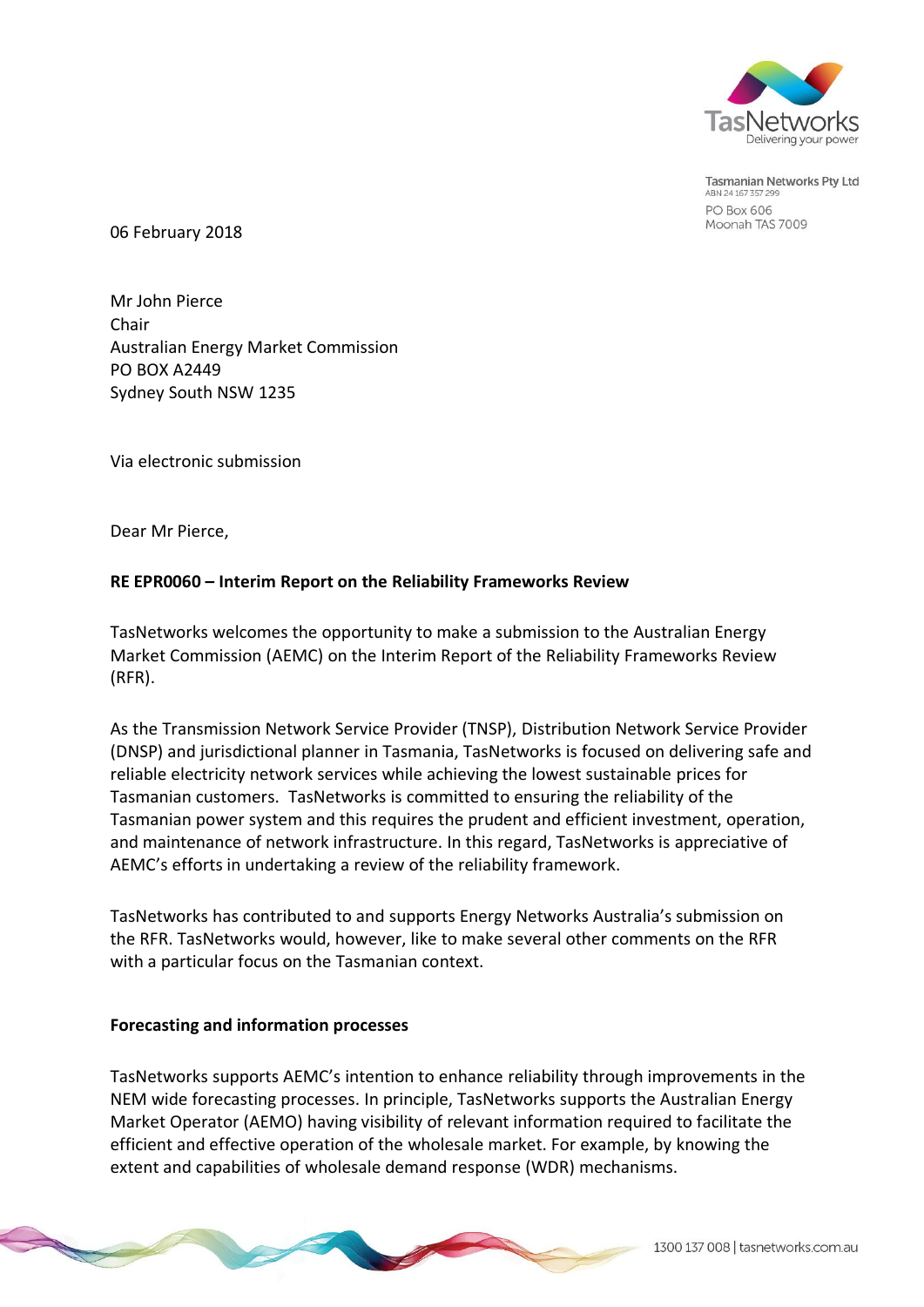TasNetworks is concerned with how this objective may be achieved in practice however. It is not obvious how AEMO could access what would normally be seen as commercially sensitive contractual information. As identified by AEMC, one possible solution may be for retailers to play a more important role in forecasting demand. That is, so long as forecasting requirements were not too granular, retailers might be able to provide relevant information whilst also protecting the confidentiality of individual contractual obligations.

In contrast with other states in the National Energy Market (NEM), Tasmania is energy constrained as opposed to capacity constrained. Tasmanian generation is also dominated by hydro generation. Combined, this presents unique challenges to forecasting for reliability purposes, particularly over medium and longer term time horizons. Modelling assumptions around rainfall, the security of gas supply and contracted load-shedding are but three elements relevant to forecasting in the Tasmanian context. TasNetworks contends that any proposed changes to forecasting and information processes to enhance the reliability standard must give due deliberation to these, and other unique jurisdictional, forecasting considerations.

TasNetworks also considers it is critical for TNSPs and DNSPs to be able to monitor any generation that is injected into an electricity network. This includes cases where:

- generation from an embedded network is injected into the distribution network; and
- an embedded generator connected to the distribution network injects into the transmission network.

Similarly, TasNetworks contends allowing semi-scheduled generation to offer their availability on a trial basis could result in useful insights. When combined with the information gathered from monitoring electricity network injections, TasNetworks considers appropriate and innovative network investment, that ensures optimal reliability outcomes, is more likely to occur.

# **Credible contingencies**

As noted in the interim report, AEMO has recently raised concerns that, in the current environment, the concept of credible contingency may no longer be appropriate to reliability and security outcomes. TasNetworks echoes the concerns of AEMO and considers that further clarity is desirable on what constitutes the critical single credible contingency for purposes of dispatching Frequency Control Ancillary Services (FCAS) and maintaining a secure operating state.

TasNetworks is particularly concerned fault ride through the behaviour of multiple distributed devices, and the potential for sympathetic tripping due to transmission network contingencies, may materially increase the impact of contingent events to the point that, in aggregate, the system impact of a mid-range contingent event could exceed the impact of the identified single critical credible contingency.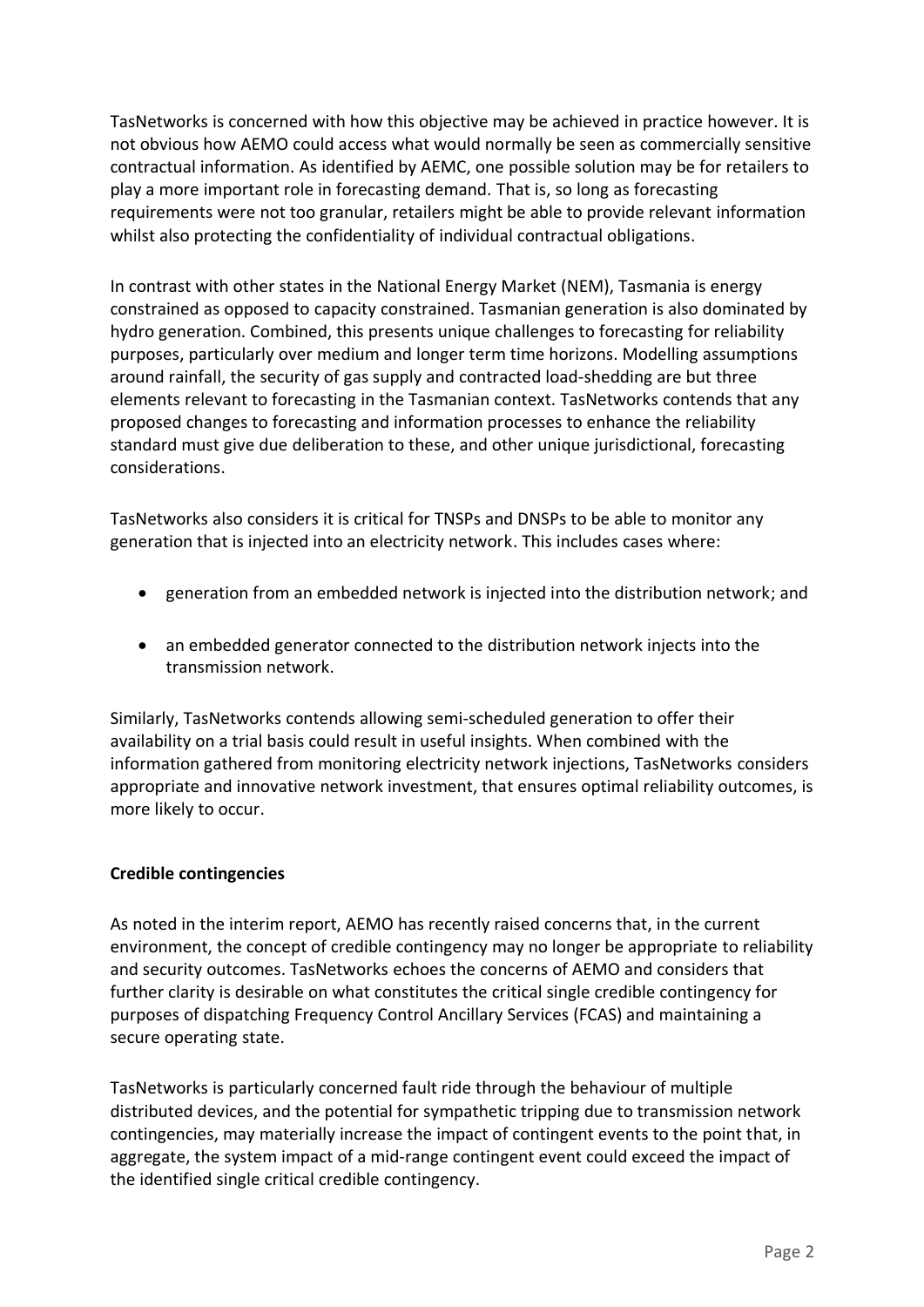Notwithstanding the well documented issue of forecasting the varying contribution from solar PV and wind generation, TasNetworks contends predicting dynamic behaviour of asynchronous generation during transmission network contingencies is also worthy of further consideration. Particularly given this issue is likely to become increasingly material as more distributed and uncoordinated asynchronous devices are connected to the power system.

## **The contract market**

As explained below, and reiterated in ENA's submission, the contract market in Tasmania is very different to the rest of the NEM. Currently, there are no ASX listed Tasmanian electricity derivatives. Given this, and the desire to reduce the risks faced by retailers operating in the Tasmanian market to a level comparable in the rest of the NEM, the Tasmanian Wholesale Contract Regulatory Framework (TWCRF) was introduced in 2014. Essentially, the TWCRF sets out the rules surrounding the provision of Tasmanian electricity derivatives by Hydro Tasmania to other electricity market participants.

The benefits to the framework are many and varied. As noted below, the framework:

- facilitates the efficient and transparent pricing of Tasmanian electricity derivatives;
- provides a direct mechanism by which participants can hedge Tasmanian exposures;
- guarantees sufficient liquidity for participants wanting to hedge Tasmanian exposures; and
- also allows an indirect method by which participants can enter into over the counter (OTC) derivative transactions that do not involve Hydro Tasmania. For example, by using the published Tasmanian derivative prices as reference prices in other OTC derivative contracts.

Given this situation, TasNetworks would be concerned if any proposed regulatory change to contract markets, that were deemed necessary at a national level, were to have unintended and negative consequences for Tasmania. TasNetworks suggests that any proposed changes in this regard give sufficient consideration to the jurisdictional differences within the NEM.

## **Demand response**

As highlighted above, TasNetworks considers visibility into the capability and quantum of WDR within the NEM is to be encouraged. Without a more complete understanding of the firmness of WDR, appropriate, timely and cost-effective investment in network infrastructure may be compromised.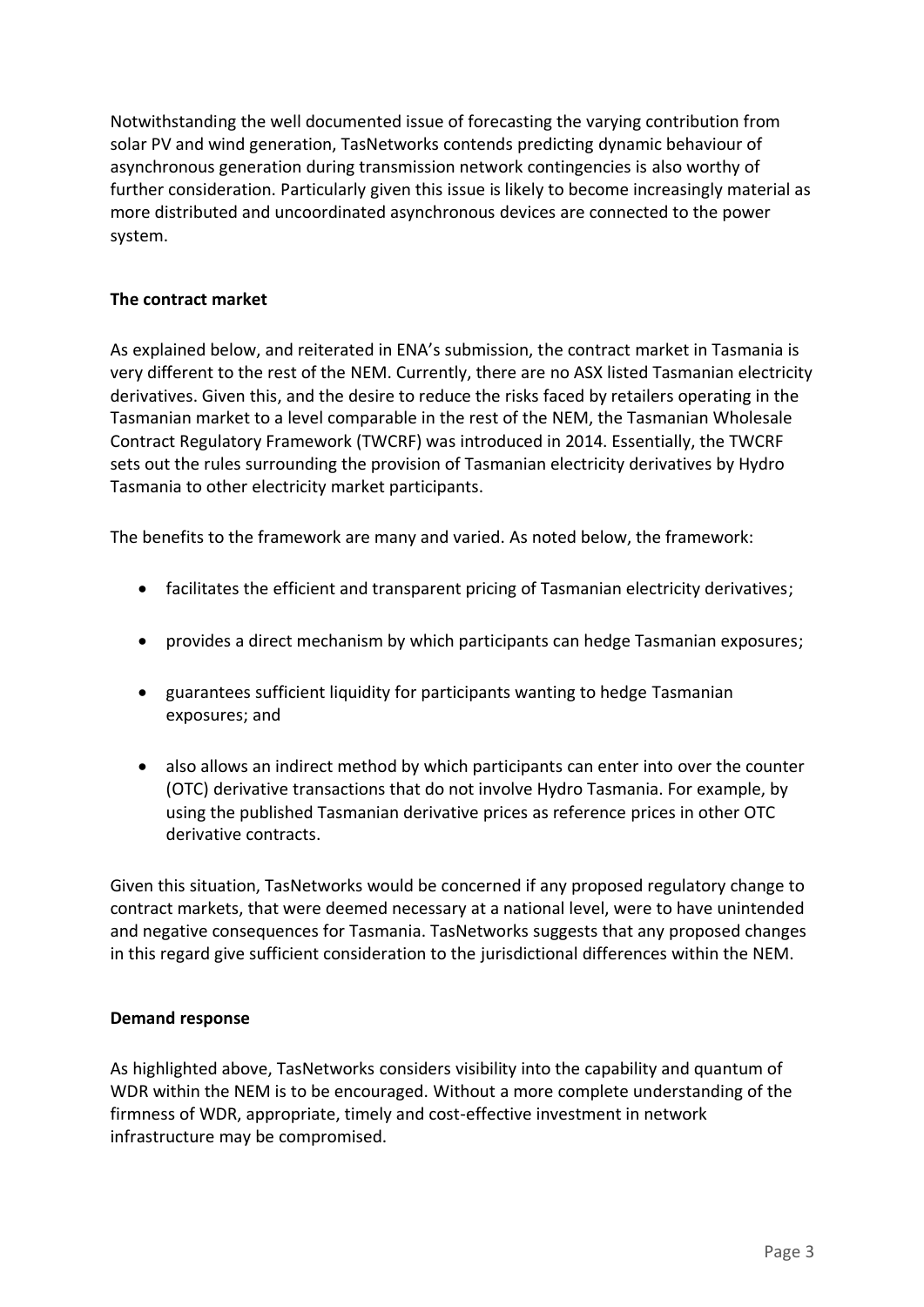TasNetworks considers that care must be taken with any regulatory initiative that proposes to enhance and/or alter WDR such that the characteristics particular to each jurisdiction within the NEM are respected. For instance, where impacts on, or clashes with, existing jurisdictional arrangements may inadvertently result in poorer reliability outcomes for customers. In the Tasmanian context, two relevant examples are the system protection service and, as outlined above, the regulated nature of the contract market.

With regard to demand response aggregation services, TasNetworks notes that DNSPs are uniquely placed to fulfil and expand this role. DNSPs already provide a range of initiatives to incentivise customers to either reduce their consumption at peak times or shift their consumption to non-peak times. Two examples are:

- tariffs for residential appliance load control (hot water, pool pumps and airconditioning); and
- contracted demand response to support network needs (shifting of commercial production times or shutting down of processes).

TasNetworks would, therefore, welcome any policy initiative that encouraged and expanded upon DNSPs' role in facilitating better network reliability outcomes via demand response mechanisms.

# **Day-ahead markets**

TasNetworks does not consider the benefits from incorporating either a European or US style day-ahead market into the NEM would outweigh the costs given the information provided at this juncture. Particularly when the jurisdictional aspects of the contract market described above are taken into account.

In terms of a European style market, TasNetworks considers there are sufficient similar mechanisms within the NEM and associated financial markets to obviate any rationale for change. With respect to US style markets, TasNetworks considers the investment required to transition, implement and operate full nodal pricing would be high and with benefits being at-best only speculative at the current time.

TasNetworks would, however, welcome any future additional information or assessment on the experience with day-ahead markets in other jurisdictions that might better inform the debate on the implementation of day ahead markets within the NEM.

## **Interconnection**

As noted by the AEMC, the reliability framework in the NEM is referred to as being primarily market-based. In principle, TasNetworks supports this approach but notes that there are occasions where purely market based considerations may not be appropriate. For example,